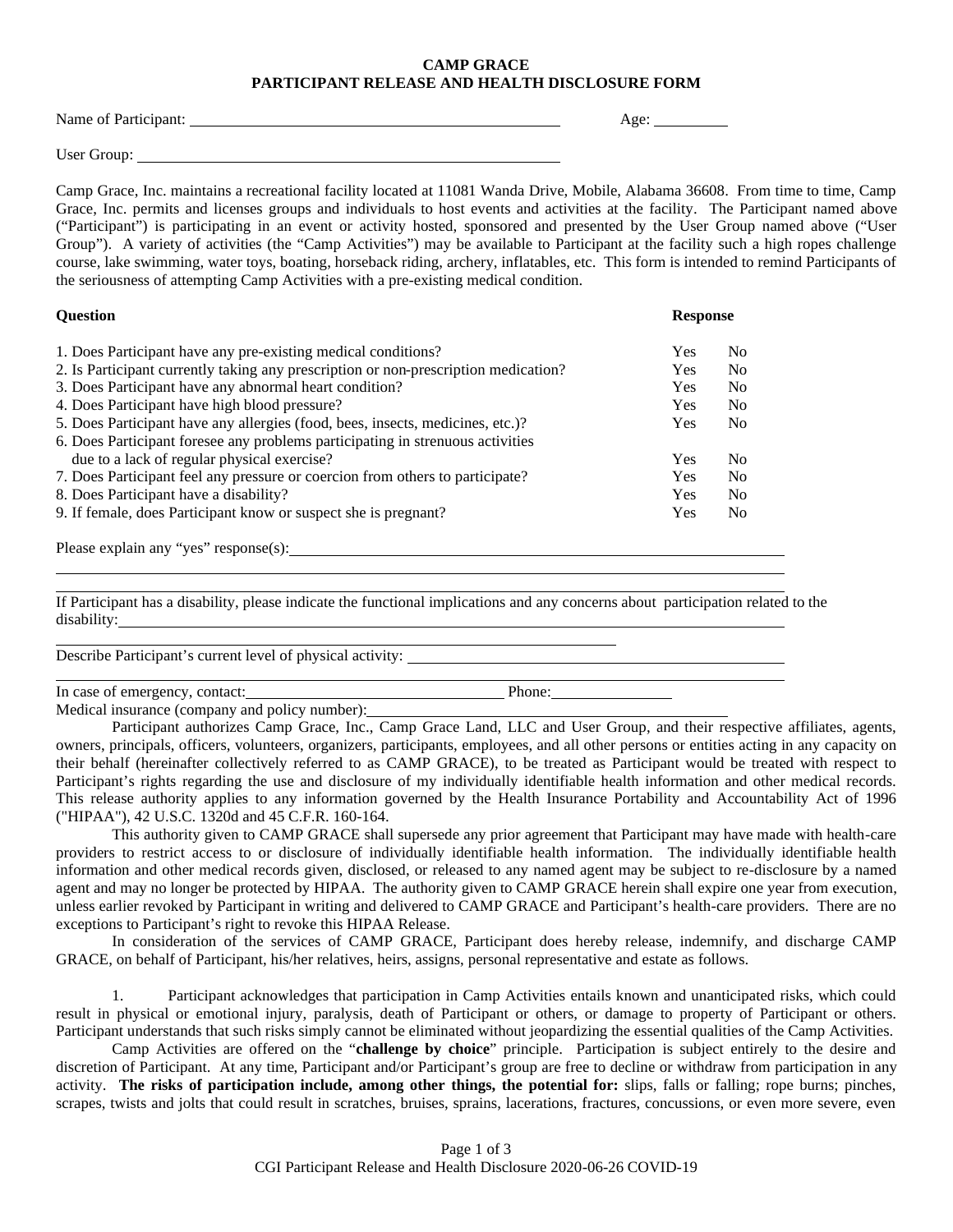life threatening, hazards. During an activity there may be contact with plants, animals or insects that could create hazards such as stings, allergies, and associated diseases.

Furthermore, Participant acknowledges that staff and facilitators have difficult jobs to perform. They seek safety, but they are not infallible. They might be unaware of a participant's fitness or abilities. They might misjudge the weather.

2. Participant expressly agrees to, promises to and hereby does accept and assume all of the risks existing in Camp Activities. Participation is purely voluntary, and Participant's election to participate is in spite of all risks.

3. Participant does hereby voluntarily release, forever discharge, and agree to indemnify and hold harmless CAMP GRACE from any and all claims, demands, or causes of action, which are in any way connected with Participant's participation in Camp Activities or use of CAMP GRACE equipment or facilities, including but not limited to any such claims which allege negligent acts or omissions of CAMP GRACE.

4. Should CAMP GRACE or anyone acting on its behalf, be required to incur attorney's fees and costs to enforce this agreement Participant agrees to indemnify and hold them harmless for all such fees and costs.

5. Participant certifies that he/she has adequate insurance to cover any injury or damage he/she may cause or suffer while participating, or else Participant shall bear the cost of such injury or damage directly. Participant further certifies that he/she is willing to and hereby does assume the risk of any medical or physical condition he/she may have.

6. In the event that Participant files a lawsuit against CAMP GRACE, he/she agrees to do so only in the Circuit Court of Mobile County, State of Alabama, and he/she further agrees that the substantive law of Alabama shall apply in that action without regard to the conflict of law rules of that state or any other state. Participant agrees that if any portion of this agreement is found to be void or unenforceable, the remaining portions shall remain in full force and effect.

7. Participant consents for all purposes to the sale, reproduction and/or use of photographs of the Participant (with or without the use of the Participant's name), by CAMP GRACE and by the respective nominees and designees of CAMP GRACE in all forms and media and in all manners, including but not limited to trade, display, advertising, editorial, art and exhibition. In giving this consent Participant releases CAMP GRACE, and the respective nominees and designees from liability for any violation of any personal and/or proprietary right Participant may have in connection with such sale, reproduction or use.

**By signing this document, Participant acknowledges that if anyone is hurt or any property damaged during Participant's participation in CAMP GRACE activities, Participant may be found by a court of law to have waived his/her right to maintain a lawsuit against CAMP GRACE on the basis of any claim from which he/she has released CAMP GRACE herein.**

**Participant has had sufficient opportunity to read this entire document. Participant has read and understood it and agrees to be bound by its terms.**

## **ADDITIONAL COVID-19 GUIDELINES**

As a precaution against the spread of COVID-19, sick or at-risk persons will not be allowed on the premises if within the previous ten days:

- a. The person has experienced COVID-19 symptoms:
	- i. (Fever/Felt Feverish or chills/rigors
	- ii. New loss of taste or smell
	- iii. Cough, shortness of breath or difficulty breathing
	- iv. Fatigue, muscle or body aches
	- v. Sore throat, congestion or runny nose
	- vi. Headache
	- vii. Nausea, vomiting, diarrhea; or
- b. The person or some who lives with the person has:
	- i. Traveled internationally or taken a cruise in last 14 days
	- ii. Tested positive for COVID-19, test results ending, have been instructed to quarantine by a healthcare provider, you have been in close, prolonged contact (less than 6 feet for 15 minutes or more) with a person confirmed or presumed positive for COVID-19, including the 48 hours prior to person developing symptoms.

Participant certifies that he or she meets the above requirements for entry. Participant voluntarily assumes all risks related to exposure to COVID-19 and agrees not to hold CAMP GRACE liable for any illness or injury.

| Signature of Participant: |        |
|---------------------------|--------|
| Print Name:               | Date:  |
| Address:                  | Phone: |

Page 2 of 3 CGI Participant Release and Health Disclosure 2020-06-26 COVID-19